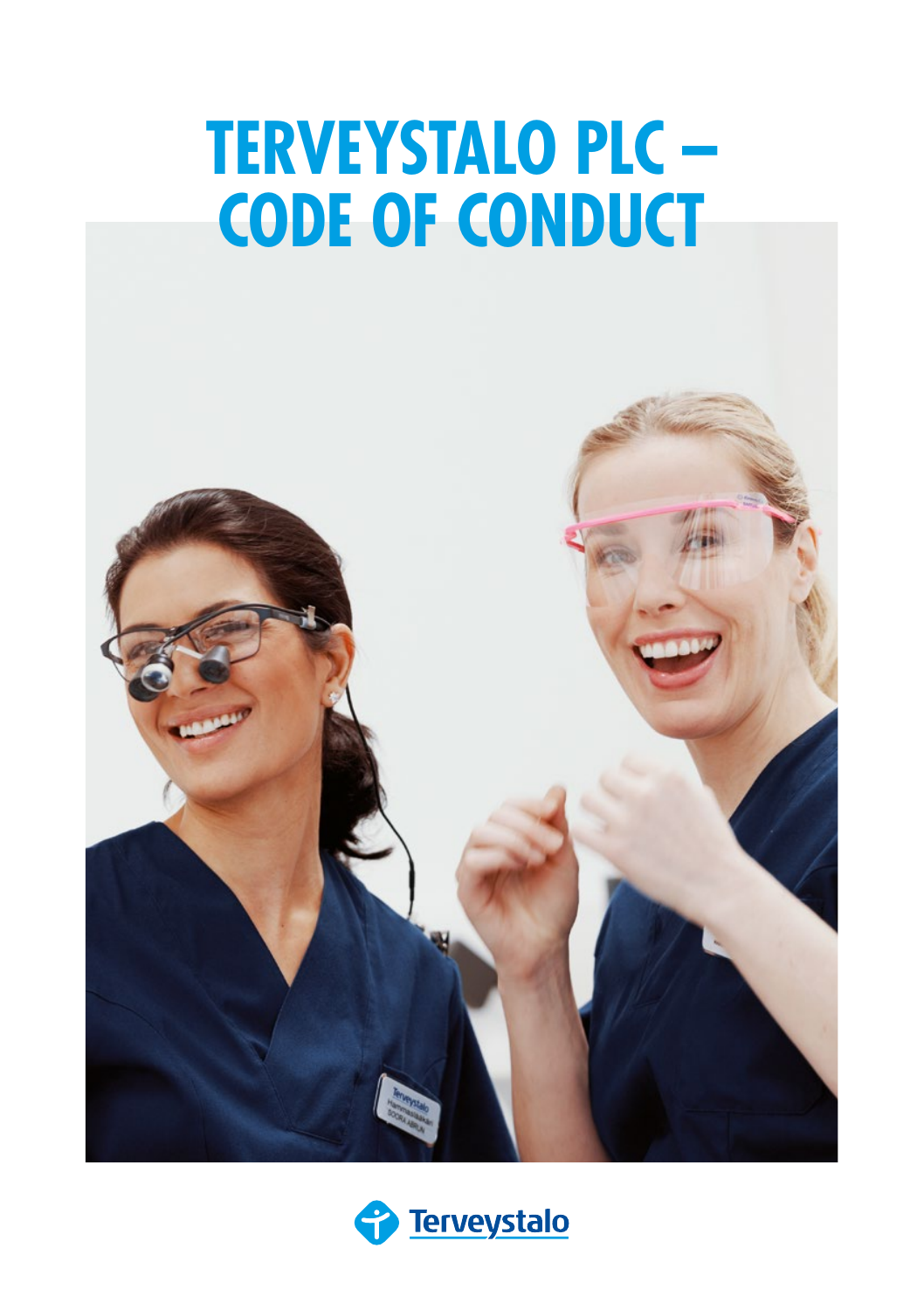

Process of approval: Approved by: Terveystalo Plc Board of Directors Date of approval: 12 December 2019 Reviewer: CEO Written by: SVP, Legal & Compliance

## **THE CODE OF CONDUCT LAYS THE FOUNDATION FOR OPERATING ACCORDING TO OUR VALUES**

Terveystalo is a company with strong values operating in a value-based industry. Our corporate culture consists of strong work ethics, professionalism and goal-oriented teamwork as well as considerable effectiveness in our operations. It unites Terveystalo employees throughout the organization. The Code of Conduct supports our corporate culture and provides a framework which helps us ensure that our values, internal guidelines and laws are followed. The Code of Conduct also reflects the commitments our company has made to key stakeholders.

We need to do the right thing, regardless of where, with whom and what kind of situation we are in. Our strong work ethics, in which we do not compromise our morals under any circumstances, is the foundation of our long-term success. An important part of our culture of doing the right thing is that every person acting in Terveystalo's name can raise their concerns and count on Terveystalo to take appropriate action to remedy any violation of its Code of Conduct.

Every one of us is responsible for building an ethical culture through our own behavior and the decisions and choices we make. Therefore, each one of us must familiarize ourselves with the Code of Conduct and comply with it. Every choice matters.

Best regards,

Ville Iho CEO & PRESIDENT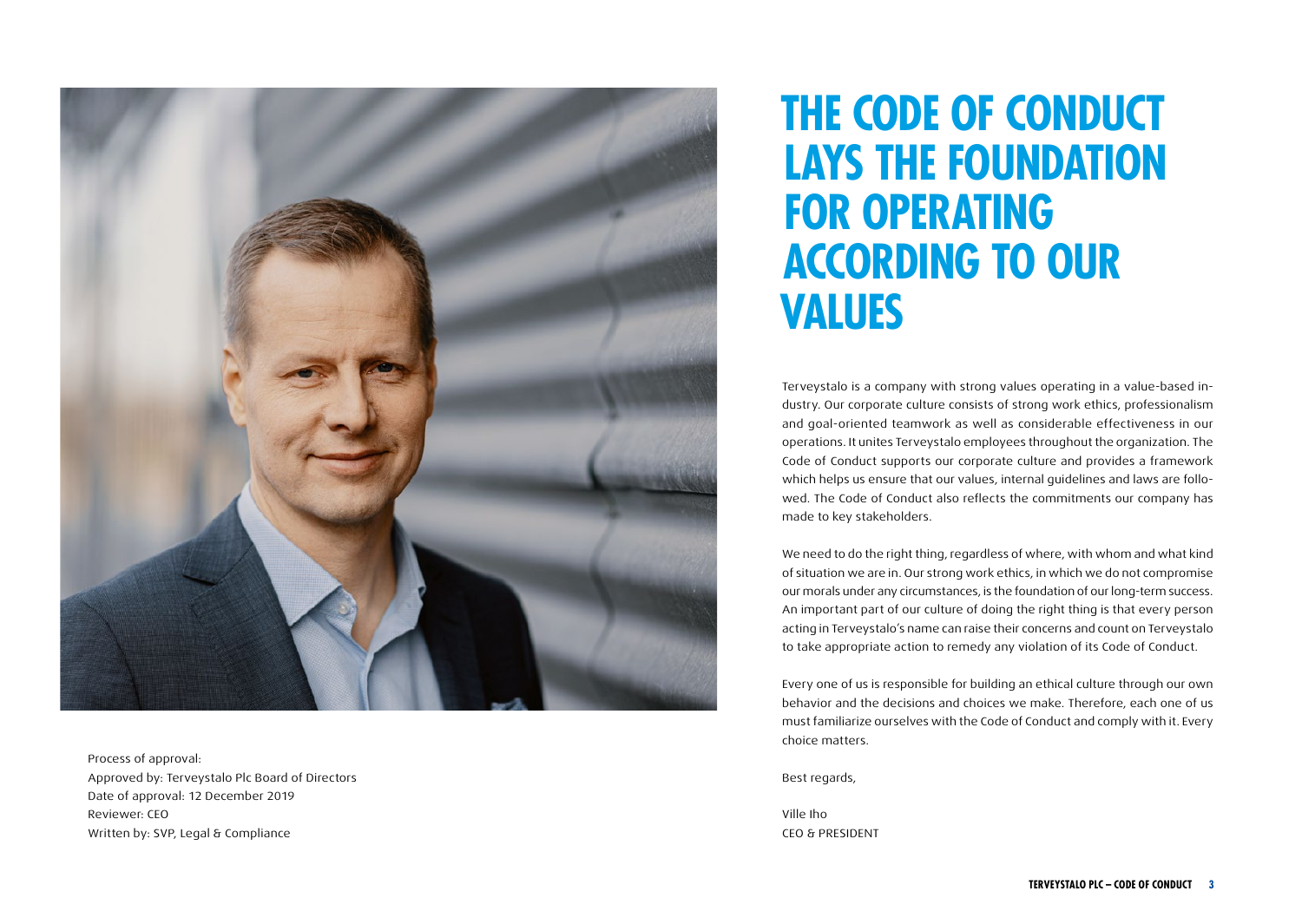## **THE MEANING AND APPLICATION OF THE CODE OF CONDUCT**

The Code of Conduct extensively describes the operating principles every employee of Terveystalo must comply with, regardless of their business unit or role in the company. We also expect our business partners to comply with the Code of Conduct. Every one obliged to comply with the Code of Conduct must ensure that they understand how the Code applies to their jobs and act accordingly.

This Code of Conduct has been written based on the values that guide our operations: know-how and caring. The Code of Conduct translates our values into principles that must always form the foundation of our daily operations and decision-making. In addition, the Code of Conduct strengthens the Terveystalo expert skills required of every Terveystalo employee.

### **TERVEYSTALO EXPERT SKILLS:**

#### **SKILLED**

My professional knowhow is solid and I share my knowledge. I have the courage and will to develop and improve myself. I work towards a solution, challenging myself and networking with other experts.

#### **CARING**

I build cooperation and trust with our experts and customers. I work in an inclusive and encouraging way and show my respect for others through my behavior.

#### **CUSTOMER-ORIENTED**

I do everything to take care of the customer proactively, beginning with the customer's needs and ending with the best solution for the customer. I make sure that the customer is familiar with their treatment or service path. I create an easy and warm customer experience.

#### **PRODUCTIVE**

I work in a goal-oriented way and show initiative. I achieve results in my work, both independently and together with our other experts and the customer.

#### **RESPONSIBLE**

I take responsibility for the quality of my work. I give every customer high quality service. I also take responsibility for my work community by treating experts in the vicinity equally and by behaving in a friendly manner.

#### **AS AN EMPLOYEE OF TERVEYSTALO, YOU ARE EXPECTED TO:**

- familiarize yourself with this Code of Conduct and comply with it.
- be transparent in your actions and decision-making.
- not to use your position, company property or contracts for your own benefit.
- raise your concerns about actions that violate the Code of Conduct and internal guidelines.
- ask your supervisor or the Legal & Compliance department for advice if you are not sure how to act.
- report any violation or suspected violations of the Code of Conduct to the Legal & Compliance department or through the anonymous [whistleblo](https://report.whistleb.com/en/terveystalo)[wing channel.](https://report.whistleb.com/en/terveystalo)

#### **AS A SUPERVISOR YOU ARE EXPECTED TO, IN ADDITION TO THE PREVIOUS:**

- act as an example.
- reserve time to discuss the Code of Conduct with your team, especially the sections relevant to your daily work.
- promote an atmosphere in which your team members feel free to express their concerns.
- listen carefully, try to answer or seek an answer to questions and concerns related to the Code of Conduct. Ask for help if necessary.
- report any violations or suspected violations of the Code of Conduct to the Legal & Compliance department.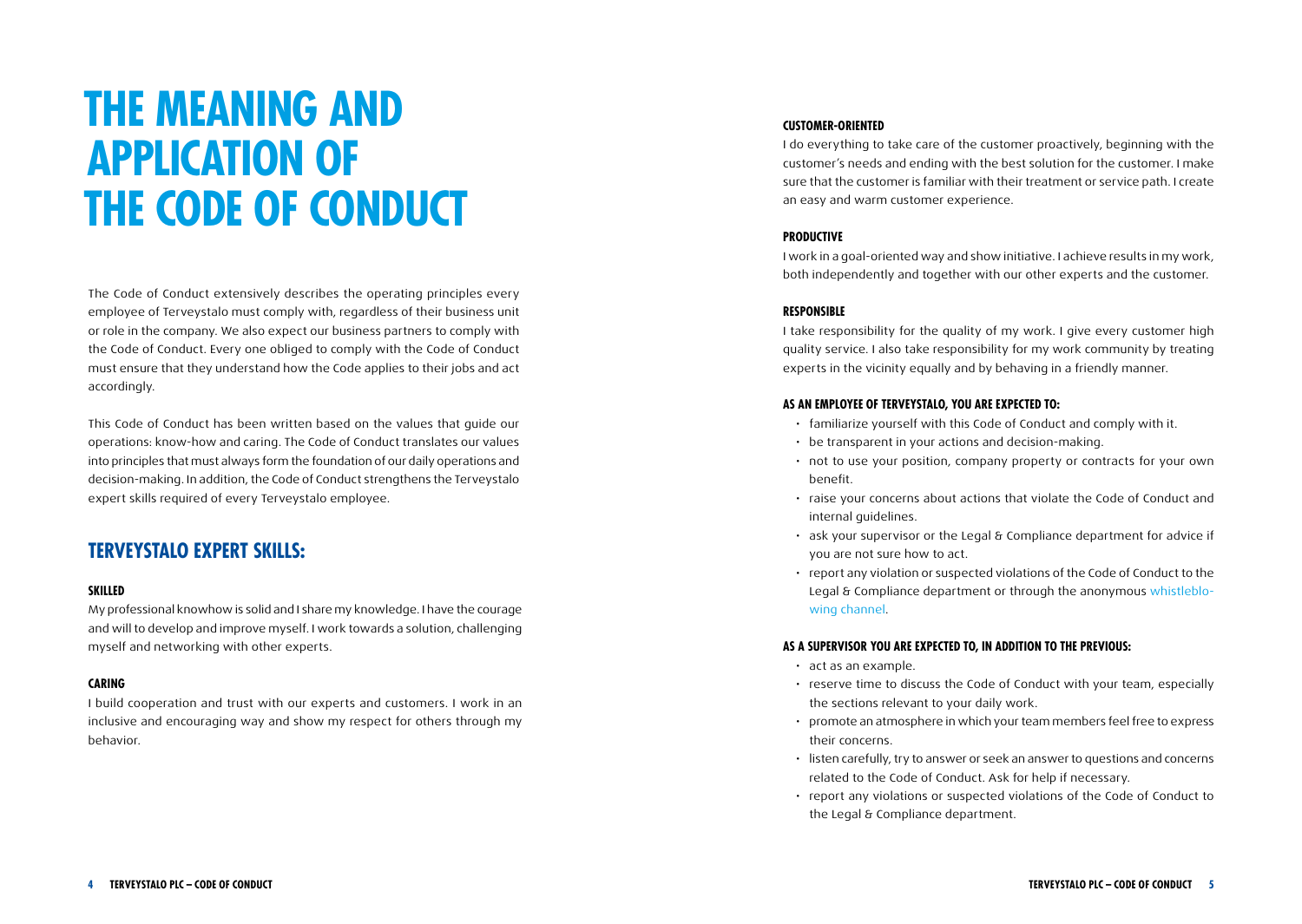# **RESPONSIBILITY IS THE BASIS OF OUR BUSINESS**

An ethical culture and doing the right thing are an integral part of our operations, both as a company and as individuals. By making sustainable choices and doing the right thing, we strengthen our customers' trust in us, achieve success in building long-lasting partnerships and create value for our shareholders. At the same time, we make sure that Terveystalo maintains its position as an attractive workplace for people who share our ethical values.

#### **1. WE COMPLY WITH THE LAWS AND PRINCIPLES OF ETHICAL BUSINESS CONDUCT**

We always operate according to the laws and regulations applicable to our business. In addition to complying with applicable legislation, we abide by generally recognized ethical standards, such as the United Nations Global Compact principles. We also expect our business partners and suppliers to share our ethical standards and to comply with them.

#### **2. WE ENSURE PATIENT SAFETY AND HIGH-QUALITY TREATMENT**

Patient safety serves as the basis of the health care we deliver. We ensure it by verifying the competence and education of our employees and by continuously measuring and regularly reporting the quality and outcome of our operations. At Terveystalo high-quality professional expertise consists of the skills needed in procedures and those required when interacting with people combined with values and ethics. We are all responsible for guaranteeing uncompromised patient safety in our own work. Patient safety involves the safety of medical care delivery, pharmaceutical treatment and equipment, and common processes that we comply with consistently. These common processes and methods are described in our operations manual. The goals of our health services are to be effective, to comply with clinical practice guidelines, and to improve the positive effect on our customers' health and well-being.

#### **3. WE RESPECT PRIVACY**

We respect the privacy and protection of personal data, whether it is that of employees, job seekers, business partners or customers. We collect, process and store personal data only for consented purposes in accordance with applicable laws. The implementation of data protection within Terveystalo Group is the responsibility of everyone working for Terveystalo.

#### **4. WE MINIMIZE OUR NEGATIVE ENVIRONMENTAL IMPACT**

We take our environmental impact into consideration in everything we do. Every Terveystalo employee considers the potential environmental impact of their daily work and we aim to act in an environmentally friendly manner.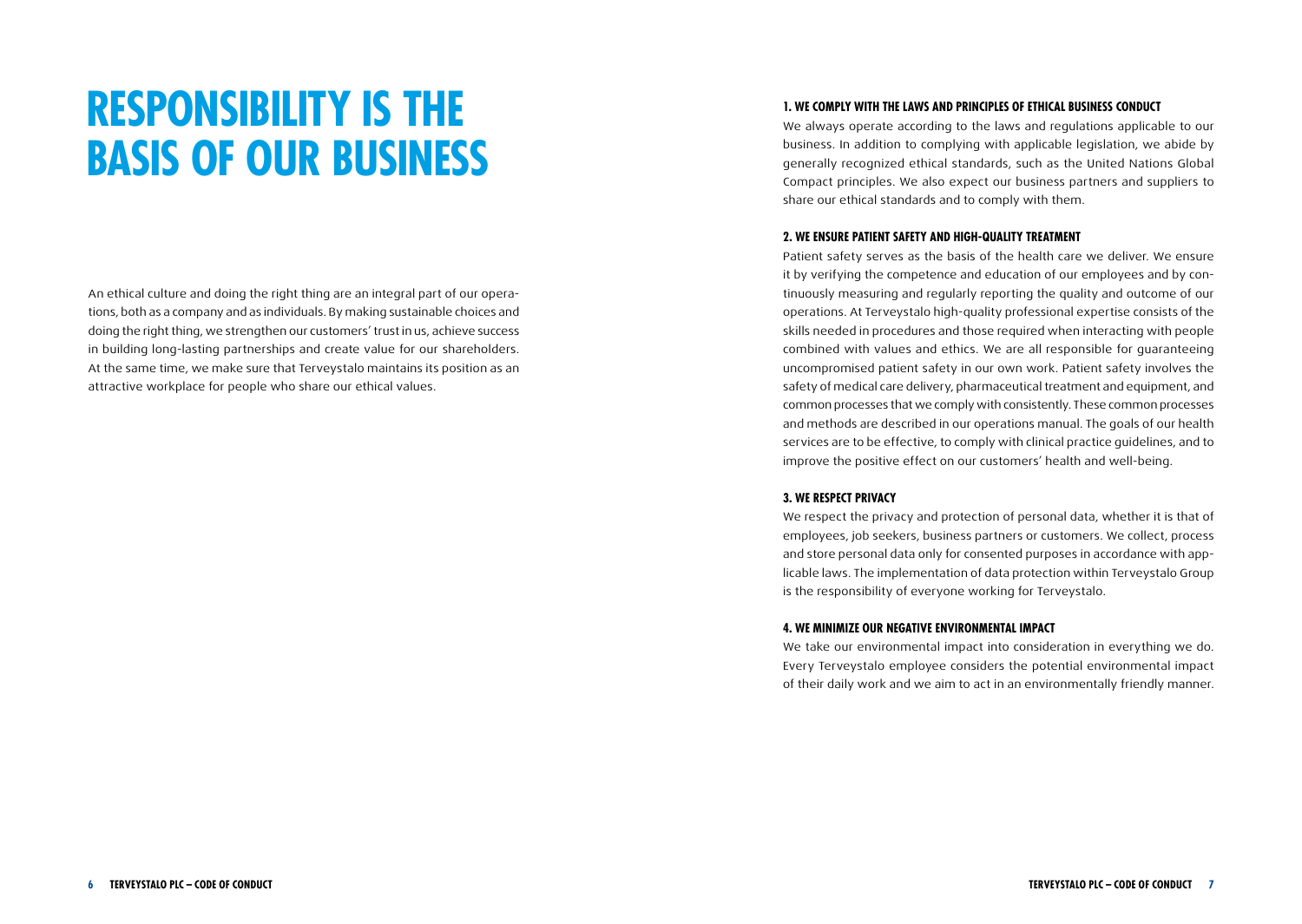## **RESPONSIBILITY IN COOPERATION WITH STAKEHOLDERS**

Our success is based on our highly professional employees who are committed to working with the highest integrity for the best interests of patients, customers and Terveystalo in all daily situations. We believe that by creating an inclusive, equal and fair working community, we enhance the sense of relevance of our people. This is the basis for a positive employee experience.

#### **5. WE SUPPORT SAFETY AND WELL-BEING AT WORK**

We ensure that our employees have a safe working environment that supports their well-being. In such a work environment everyone can work to their best ability. We are all responsible for promoting safety and well-being at work. The best way to do this is to follow common instructions and to promptly report any safety or security issues. In addition to physical safety, we promote the mental health and well-being of our employees.

#### **6. WE VALUE DIVERSITY**

For Terveystalo, diversity comprises the unique qualities of every individual: personality, lifestyle, work experience, ethnic background, religion, gender, sexual orientation, age, nationality, skills and other characteristics. Our goal is to promote the diversity of our staff when recruiting, developing and engaging our people. We want to ensure an inclusive working environment where unique qualities are valued as strengths.

#### **7. WE DO NOT DISCRIMINATE AND WE TREAT PEOPLE WITH RESPECT**

We maintain a working environment in which people are appreciated and treated with respect. We do not discriminate or treat our employees or job seekers unfairly in relation to recruitment, hiring, education, promotions, salaries, compensation or other employment matters. We exercise zero tolerance with respect to sexual harassment, bullying and other forms of intimidation. We do not use or support the use of child or forced labor.

#### **8. WE RESPECT OUR EMPLOYEES' FREEDOM OF ASSOCIATION**

We respect the right of our employees to join and participate in the activities of trade unions or other similar representative organizations.

### **MAINTAINING A COMPETITIVE ADVANTAGE**

Our success depends substantially on our reputation, and we are all responsible for protecting the good reputation of our company. This is achieved when each of us takes responsibility for the choices we make and does not put personal interests before those of Terveystalo. By operating transparently and openly, we ensure that Terveystalo remains one of the best healthcare companies.

#### **9. WE AVOID CONFLICTS OF INTEREST**

All decisions and business transactions must be made in the best interests of Terveystalo and cannot be based on personal interests. We treat friends and relatives as any other business partners, and personal relationships with our business partners must not influence our decision-making.

We need to recognize and avoid conflicts of interest and restrain ourselves from making a decision if it includes or may include a conflict of interest. We immediately report any circumstances that may be interpreted as conflicts of interest to our supervisor and resolve the matter in the interest of the company.

#### **10. WE DO NOT GIVE OR RECEIVE BRIBES**

We make sure that the gifts and hospitality we give and receive always support a clear business objective and are properly recorded, reasonably valued, and appropriate to the nature of the business relationship.

Terveystalo's employees are not permitted to provide or receive any gifts or hospitality that may affect their decision-making related to business operations or that have considerable personal or financial value.

#### **11. WE COMMIT TO FAIR COMPETITION**

We compete honestly, fairly and in accordance with the applicable laws. All employees must comply with laws, including competition laws, regulations and internal guidelines. We respect the intellectual property and confidential information of others.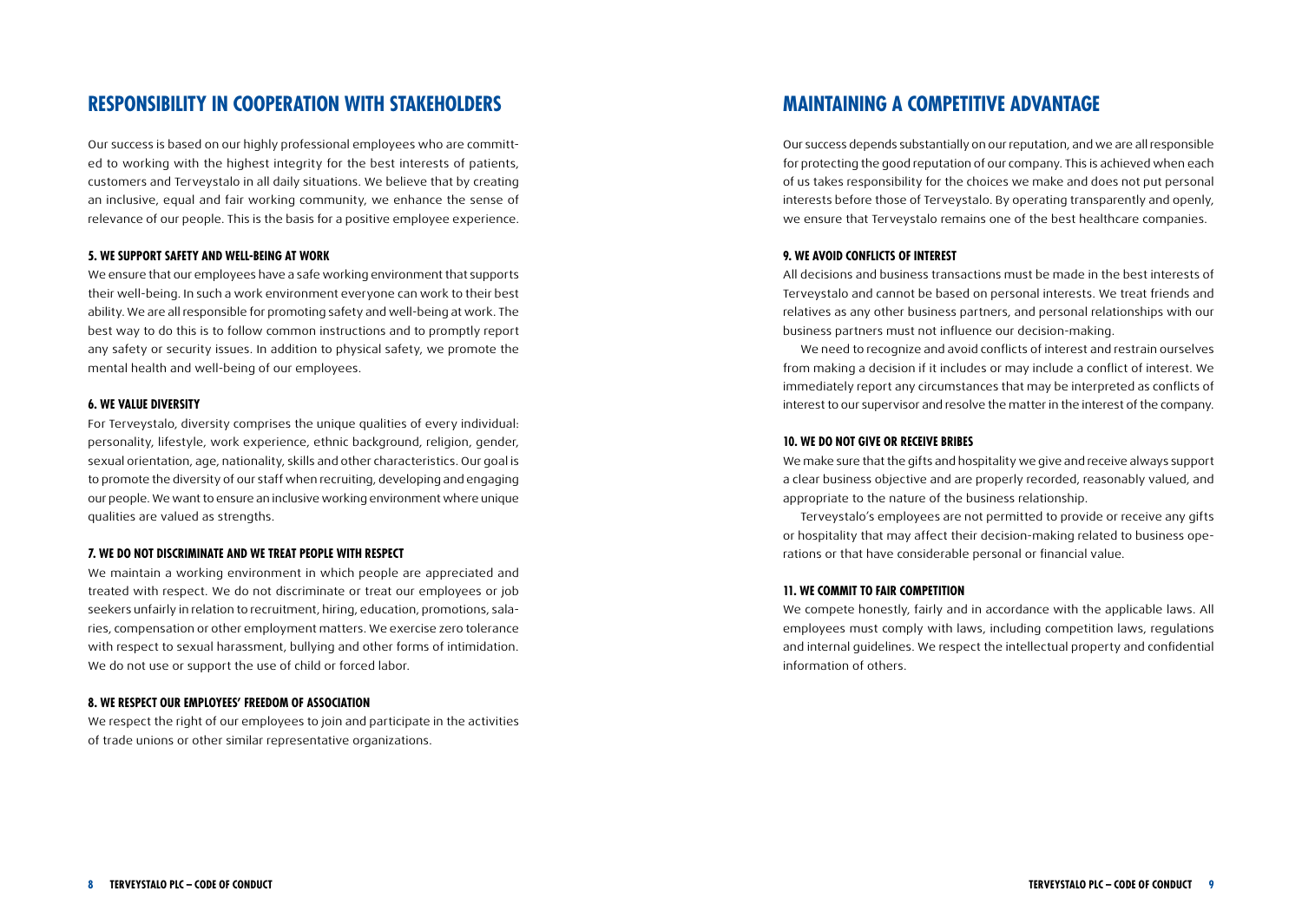## **RESPONSIBILITY TOWARDS INVESTORS**

A responsible and transparent way of operating also protects shareholder value. In order to maintain our position as a reliable investment, all employees of Terveystalo are responsible for respecting the company's information and assets.

#### **12. WE PROTECT THE ASSETS OF TERVEYSTALO**

We all must use company resources with due care and protect them from theft, loss, damage and misuse. Our resources are physical property, such as our business premises, equipment, machinery, raw materials, finished products, vehicles and company assets. Resources also include intangible assets such as working hours, confidential information, intellectual property and data systems. We apply the same principles to the information entrusted to us by our customers, suppliers and other stakeholders.

All employees at Terveystalo must see to it that the confidentiality of business secrets, documents and internal information is maintained. Information concerning the company must not be disclosed without justified grounds or purpose.

#### **13. WE DO NOT ACCEPT, ENDORSE OR SUPPORT MONEY LAUNDERING**

We comply with laws and practices to prevent, detect and report money laundering, and to report any suspicious transactions.

#### **14. WE COMPLY WITH INSIDER REGULATION**

Terveystalo employees must not use unpublished or insider information for their own personal or financial benefit (i.e., buying or selling shares) or illegally disclose insider information to anyone. We comply with insider legislation, regulation and instructions.

#### **15. WE COMMUNICATE RESPONSIBLY**

We comply with high standards in financial and other communications. As a listed company, we are obliged to notify, without delay, any events that may have an impact on the company's share value.

We do not comment on any confidential or incomplete business transactions, rumors, competitors' affairs, customer relations, contracts or any customer operations without prior consent of the customer.

#### **16. WE DO NOT PARTICIPATE IN POLITICAL ACTIVITIES**

Terveystalo does not sponsor political parties or organizations directly or indirectly. We do not fund election campaigns of individual candidates.

## **COMPLIANCE AND MONITORING OF THE CODE OF CONDUCT**

The executives and managers of Terveystalo are responsible for communicating and implementing the Code of Conduct, as well as monitoring its compliance. Each Terveystalo employee is personally responsible for complying with the Code of Conduct in their daily work.

We encourage our employees to contact their supervisors, management or other persons responsible, such as the Legal & Compliance department, in unclear situations.

Any violation of the Code of Conduct or suspicion thereof must be reported to supervisors or the Legal & Compliance department, or through the anonymous [whistleblowing channel](https://report.whistleb.com/en/terveystalo).

Any violation of the Code of Conduct, or failure to report a violation, may lead to disciplinary action including termination of employment. Reports made in good faith will not lead to adverse consequences for the informer. All reports made in good faith concerning violations of the Code of Conduct will be investigated thoroughly and fairly with the assistance of the appropriate internal or external party. Reports of potential violations will be processed confidentially and anonymously.

The Code of Conduct of Terveystalo has been approved by the Board of Directors of the Group. The Code of Conduct will be updated, if required.